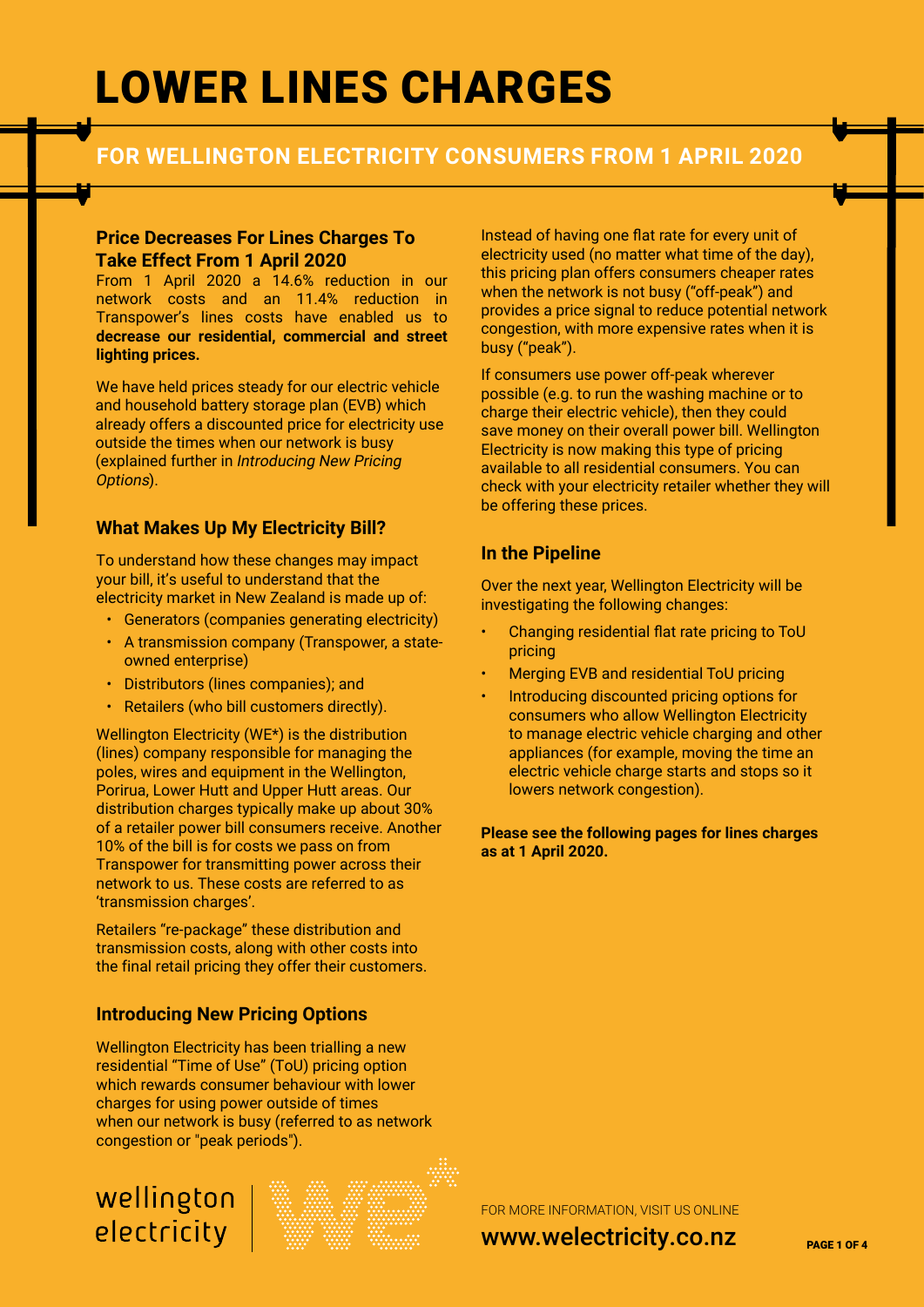# POWER LINES CHARGES

# **FOR WELLINGTON ELECTRICITY CONSUMERS 1 APRIL 2020 CONT.**

### **LINES CHARGES APRIL 2020**

| Code                           | <b>Description</b>                                                        | <b>Units</b> | 1 April 2019 | 1 April 2020 |  |
|--------------------------------|---------------------------------------------------------------------------|--------------|--------------|--------------|--|
| <b>RESIDENTIAL PRICING</b>     |                                                                           |              |              |              |  |
| <b>Residential</b>             |                                                                           |              |              |              |  |
| RLU-FIXD                       | Residential Low user daily                                                | \$/con/day   | 0.1500       | 0.1500       |  |
| RLU-24UC                       | Residential Low user uncontrolled                                         | \$/kWh       | 0.1134       | 0.0966       |  |
| RLU-AICO                       | Residential Low user all inclusive                                        | \$/kWh       | 0.0910       | 0.0775       |  |
| <b>RLU-CTRL</b>                | Residential Low user controlled                                           | \$/kWh       | 0.0547       | 0.0467       |  |
| <b>RLU-NITE</b>                | Residential Low user night boost                                          | \$/kWh       | 0.0185       | 0.0158       |  |
| RSU-FIXD                       | Residential Standard user daily                                           | \$/con/day   | 1.1000       | 0.9393       |  |
| RSU-24UC                       | Residential Standard user uncontrolled                                    | \$/kWh       | 0.0711       | 0.0606       |  |
| RSU-AICO                       | Residential Standard user all inclusive                                   | \$/kWh       | 0.0489       | 0.0417       |  |
| <b>RSU-CTRL</b>                | Residential Standard user controlled                                      | \$/kWh       | 0.0217       | 0.0185       |  |
| <b>RSU-NITE</b>                | Residential Standard user night boost                                     | \$/kWh       | 0.0169       | 0.0144       |  |
|                                | Residential Electric Vehicle and Battery Storage <sup>1</sup>             |              |              |              |  |
| RLUEVB-FIXD                    | Residential EV & battery storage low user daily                           | \$/con/day   | 0.1500       | 0.1500       |  |
| RLUEVB-PEAK                    | Residential EV & battery storage low user peak <sup>2</sup>               | \$/kWh       | 0.1502       | 0.1502       |  |
| RLUEVB-OFFPEAK                 | Residential EV & battery storage low user off-peak <sup>3</sup>           | \$/kWh       | 0.0668       | 0.0668       |  |
| <b>RLUEVB-CTRL</b>             | Residential EV & battery storage low user controlled                      | \$/kWh       | 0.0547       | 0.0467       |  |
| RSUEVB-FIXD                    | Residential EV & battery storage standard user daily                      | \$/con/day   | 1.1000       | 1.1000       |  |
| <b>RSUEVB-PEAK</b>             | Residential EV & battery storage standard user peak <sup>2</sup>          | \$/kWh       | 0.1079       | 0.1079       |  |
| RSUEVB-OFFPEAK                 | Residential EV & battery storage standard user off-peak <sup>3</sup>      | \$/kWh       | 0.0244       | 0.0244       |  |
| <b>RSUEVB-CTRL</b>             | Residential EV & battery storage standard user controlled                 | \$/kWh       | 0.0217       | 0.0185       |  |
| <b>Residential Time of Use</b> |                                                                           |              |              |              |  |
| RLUTOU-FIXD                    | Residential Time of Use low user daily                                    | \$/con/day   | N/A          | 0.1500       |  |
| RLUTOU-P-UC                    | Residential Time of Use low user peak <sup>2</sup>                        | \$/kWh       | N/A          | 0.1285       |  |
| RLUTOU-OP-UC                   | Residential Time of Use low user off-peak <sup>3</sup>                    | \$/kWh       | N/A          | 0.0824       |  |
| RLUTOU-P-AI                    | Residential Time of Use low user all inclusive peak <sup>2</sup>          | \$/kWh       | N/A          | 0.1121       |  |
| RLUTOU-OP-AI                   | Residential Time of Use low user all inclusive off-peak <sup>3</sup>      | \$/kWh       | N/A          | 0.0619       |  |
| RLUTOU-CTRL                    | Residential Time of Use low user controlled                               | \$/kWh       | N/A          | 0.0467       |  |
| RLUTOU-NITE                    | Residential Time of Use low user night boost                              | \$/kWh       | N/A          | 0.0158       |  |
| RSUTOU-FIXD                    | Residential Time of Use standard user daily                               | \$/con/day   | N/A          | 0.9393       |  |
| RSUTOU-P-UC                    | Residential Time of Use standard user peak <sup>2</sup>                   | \$/kWh       | N/A          | 0.0923       |  |
| RSUTOU-OP-UC                   | Residential Time of Use standard user off-peak <sup>3</sup>               | \$/kWh       | N/A          | 0.0469       |  |
| RSUTOU-P-AI                    | Residential Time of Use standard user all inclusive peak <sup>2</sup>     | \$/kWh       | N/A          | 0.0735       |  |
| RSUTOU-OP-AI                   | Residential Time of Use standard user all inclusive off-peak <sup>3</sup> | \$/kWh       | N/A          | 0.0273       |  |
| RSUTOU-CTRL                    | Residential Time of Use standard user controlled                          | \$/kWh       | N/A          | 0.0185       |  |
| RSUTOU-NITE                    | Residential Time of Use standard user night boost                         | \$/kWh       | N/A          | 0.0144       |  |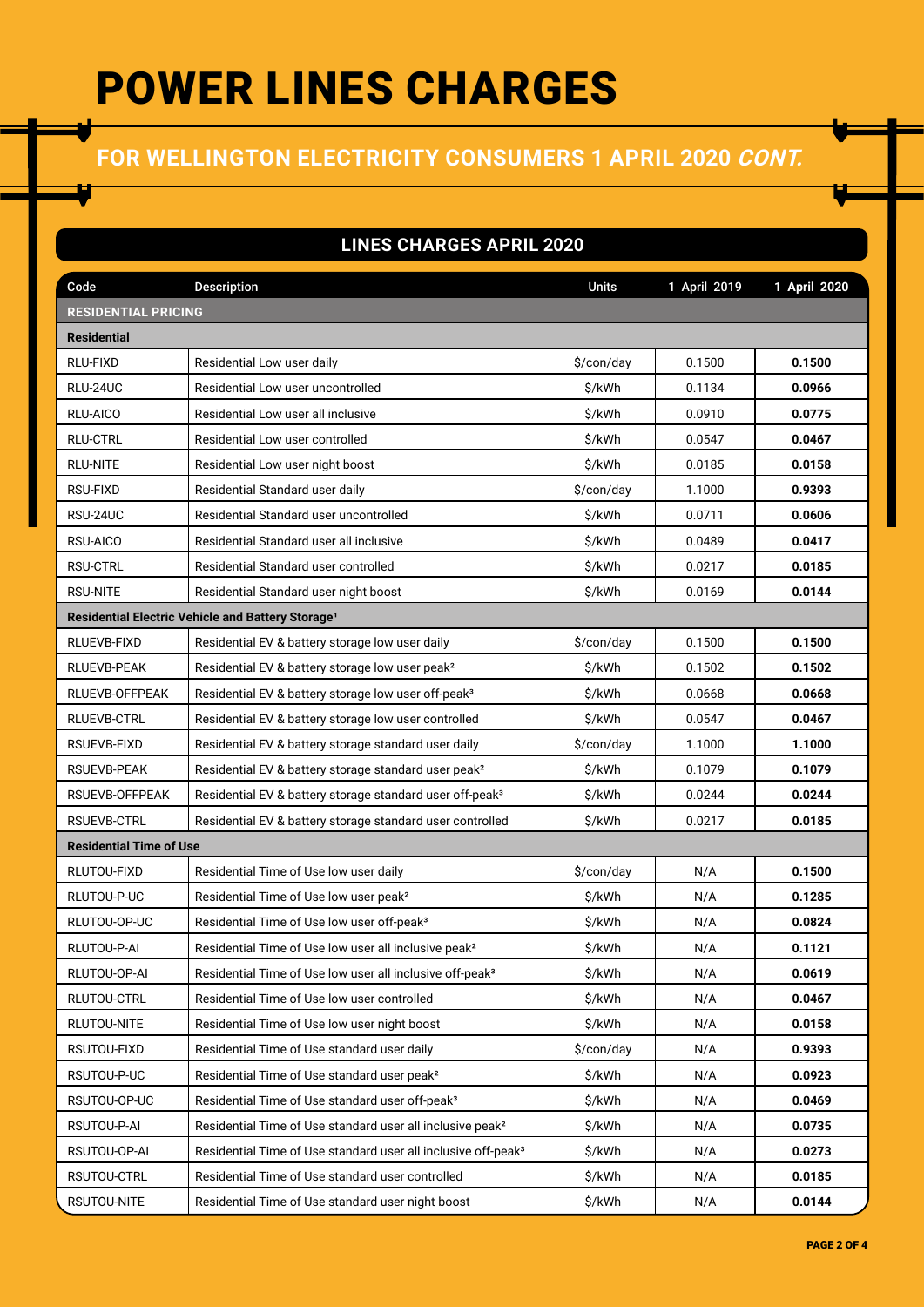# POWER LINES CHARGES

## **FOR WELLINGTON ELECTRICITY CONSUMERS 1 APRIL 2020 CONT**

### **LINES CHARGES APRIL 2020**

| Code                                  | <b>Description</b>                                                        | <b>Units</b>                          | 1 April 2019     | 1 April 2020 |
|---------------------------------------|---------------------------------------------------------------------------|---------------------------------------|------------------|--------------|
| <b>COMMERCIAL PRICING</b>             |                                                                           |                                       |                  |              |
| <b>General Low Voltage Connection</b> |                                                                           |                                       |                  |              |
| GLV15-FIXD                            | General low voltage <= 15kVA daily                                        | \$/con/day                            | 0.6139           | 0.5233       |
| GLV15-24UC                            | General low voltage <= 15kVA uncontrolled                                 | \$/kWh                                | 0.0555           | 0.0473       |
| GLV69-FIXD                            | General low voltage >15kVA and <= 69kVA daily                             | \$/con/day                            | 1.5185           | 1.2944       |
| GLV69-24UC                            | General low voltage >15kVA and <= 69kVA uncontrolled                      | \$/kWh                                | 0.0384           | 0.0328       |
| GLV138-FIXD                           | General low voltage >69kVA and <= 138kVA daily                            | \$/con/day                            | 8.6045           | 7.3351       |
| GLV138-24UC                           | General low voltage >69kVA and <=138kVA uncontrolled                      | \$/kWh                                | 0.0456           | 0.0389       |
| GLV300-FIXD                           | General low voltage >138kVA and <= 300kVA daily                           | $\frac{\cosh(\theta)}{\cosh(\theta)}$ | 12.2570          | 10.4488      |
| GLV300-24UC                           | General low voltage >138kVA and <= 300kVA uncontrolled                    | \$/kWh                                | 0.0189           | 0.0161       |
| GLV1500-FIXD                          | General low voltage > 300kVA and <= 1500kVA daily                         | $\frac{\cosh(\theta)}{\cosh(\theta)}$ | 30.9072          | 26.3477      |
| GLV1500-24UC                          | General low voltage > 300kVA and <= 1500kVA uncontrolled                  | \$/kWh                                | 0.0084           | 0.0071       |
| GLV1500-DAMD                          | General low voltage >300kVA and <=1500kVA demand                          | \$/kVA/month                          | 7.4968           | 6.3908       |
| <b>General Transformer Connection</b> |                                                                           |                                       |                  |              |
| GTX15-FIXD                            | General transformer <= 15kVA daily                                        | $\frac{\cosh(\theta)}{\cosh(\theta)}$ | 0.5574           | 0.4751       |
| GTX15-24UC                            | General transformer <= 15kVA uncontrolled                                 | \$/kWh                                | 0.0517           | 0.0441       |
| GTX69-FIXD                            | General transformer >15kVA and <= 69kVA daily                             | $\frac{\cosh(\theta)}{\cosh(\theta)}$ | 1.3780           | 1.1747       |
| GTX69-24UC                            | General transformer >15kVA and <=69kVA uncontrolled<br>\$/kWh             |                                       | 0.0362           | 0.0309       |
| GTX138-FIXD                           | General transformer >69kVA and <= 138kVA daily                            | \$/con/day                            | 7.8076           | 6.6558       |
| GTX138-24UC                           | General transformer >69kVA and <=138kVA uncontrolled                      | \$/kWh                                | 0.0426<br>0.0363 |              |
| GTX300-FIXD                           | General transformer >138kVA and <= 300kVA daily                           | \$/con/day                            | 11.1219          | 9.4812       |
| GTX300-24UC                           | General transformer >138kVA and <=300kVA uncontrolled<br>\$/kWh<br>0.0176 |                                       |                  | 0.0150       |
| GTX1500-FIXD                          | General transformer >300kVA and <=1500kVA daily                           | \$/con/day                            | 23.9971          | 20.4570      |
| GTX1500-24UC                          | General transformer >300kVA and <=1500kVA uncontrolled                    | \$/kWh                                | 0.0068           | 0.0058       |
| GTX1500-CAPY                          | General transformer >300kVA and <=1500kVA capacity                        | \$/kVA/day                            | 0.0164           | 0.0140       |
| GTX1500-DAMD                          | General transformer >300kVA and <=1500kVA demand                          | \$/kVA/month                          | 6.3013           | 5.3718       |
| GTX1501-FIXD                          | General transformer >1500kVA connection daily                             | \$/con/day                            | 0.0534           | 0.0455       |
| GTX1501-24UC                          | General transformer >1500kVA connection uncontrolled                      | \$/kWh                                | 0.0015           | 0.0013       |
| GTX1501-CAPY                          | General transformer >1500kVA connection capacity                          | \$/kVA/day                            | 0.0290           | 0.0247       |
| GTX1501-DOPC                          | General transformer >1500kVA connection on-peak demand <sup>4</sup>       | \$/kW/month                           | 11.8726          | 10.1211      |
| GTX1501-PWRF                          | General transformer >1500kVA connection power factor <sup>5</sup>         | \$/kVAr/month                         | 8.5730           | 7.3082       |